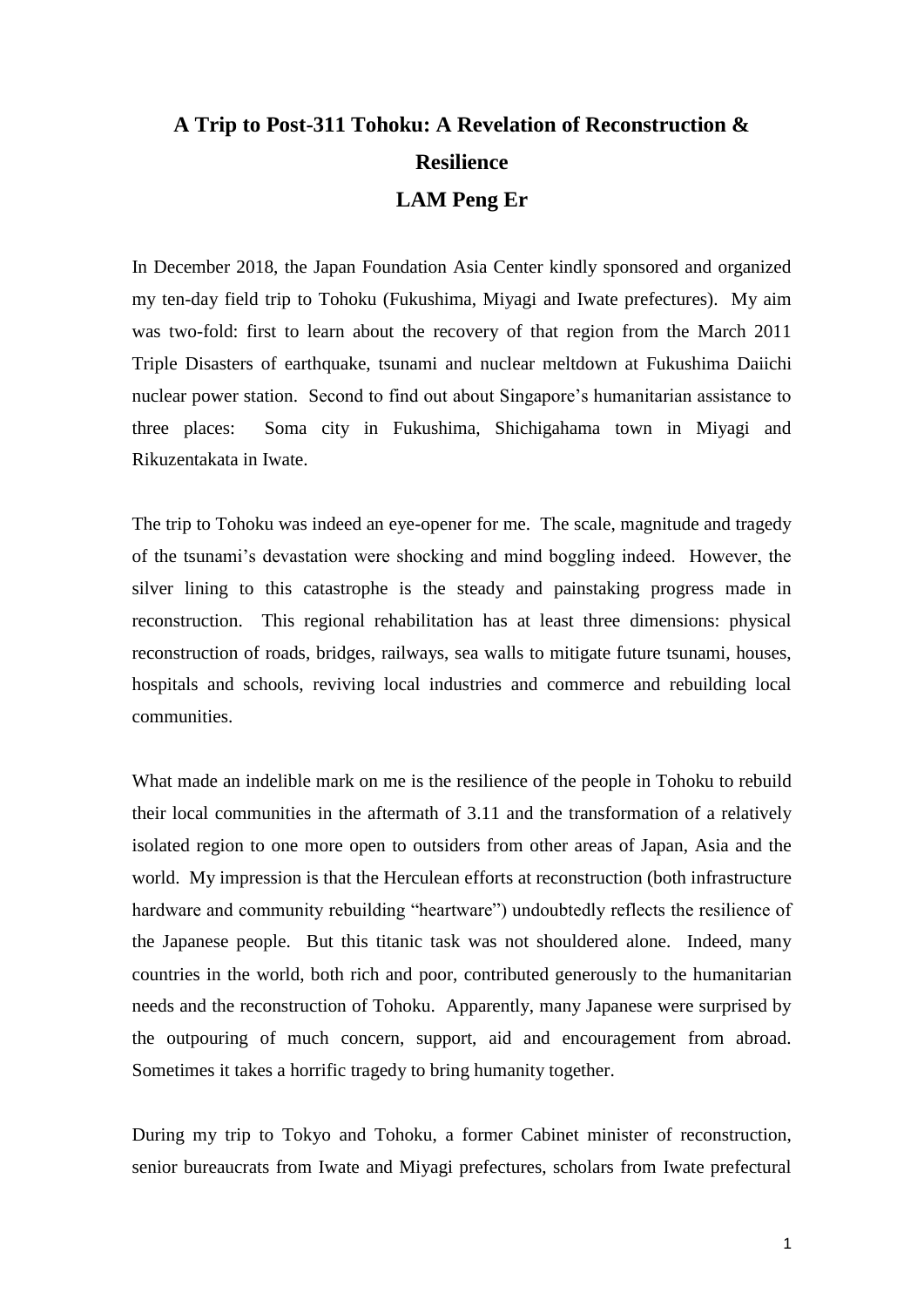university, officials from the Reconstruction Agency in Tokyo and its Iwate bureau, the mayors of Soma city, Shichigahama town and Rikuzentakata, a curator of the Rias Ark museum, an artist (spearheading a Tohoku International Arts Festival), a soya sauce merchant who rebuilt his smashed factory and business from scratch, and new and young migrants to Rikuzentakata were among those who generously and candidly shared their perspectives and insights of 3.11 to me. My conversations with these people from different walks of life reveal that even more challenging than infrastructure and economic reconstruction is the rebuilding of local communities where lives and social networks have been shattered. But they generally share a sense of hope rather than despair to rebuild a better community despite the magnitude of the task.

However, we should not sugar coat the long term problems and challenges of Tohoku. First, many residents young and old will continue bearing permanent emotional scars from their ordeal. Second, Japan and many parts of the world suffer from periodic natural disasters. It is inevitable that attention will gradually shift away from Tohoku to other needy regions in Japan, Asia and the world suffering from natural disasters such as earthquakes, tsunami, typhoons, floods, landslides and volcanic eruptions. Third, Tohoku, like Japan in general, is suffering from rapid ageing and demographic decline. This will have serious consequences for its local economy and tax revenue for governance and social welfare facilities and services. Therefore, this region must be creative to attract new and younger migrants from other parts of Japan, and even foreign workers in industries like agriculture and fisheries. Fourth, is the nuclear decontamination of Fukushima Daiichi nuclear power station and its immediate vicinity which may take a few decades. During my field trip, I travelled to within 1.5 kilometers of Fukushima Daiichi and also witnessed the methodical work in progress to remove contaminated topsoil.

What were the three most memorable moments of my Tohoku trip? They were: the beautiful and wondrous sighting of hundreds of forested islands that dot Matsushima Bay, a homestay with a lovely old couple in Rikuzentakata (the patriarch of the household wanted to teach me Tohoku dialect unintelligible to Japanese beyond Tohoku) and dancing with the vigorous old folks of Rikuzentakata at a multi-purpose community hall donated by Singapore. I was pleasantly surprised that my cultural